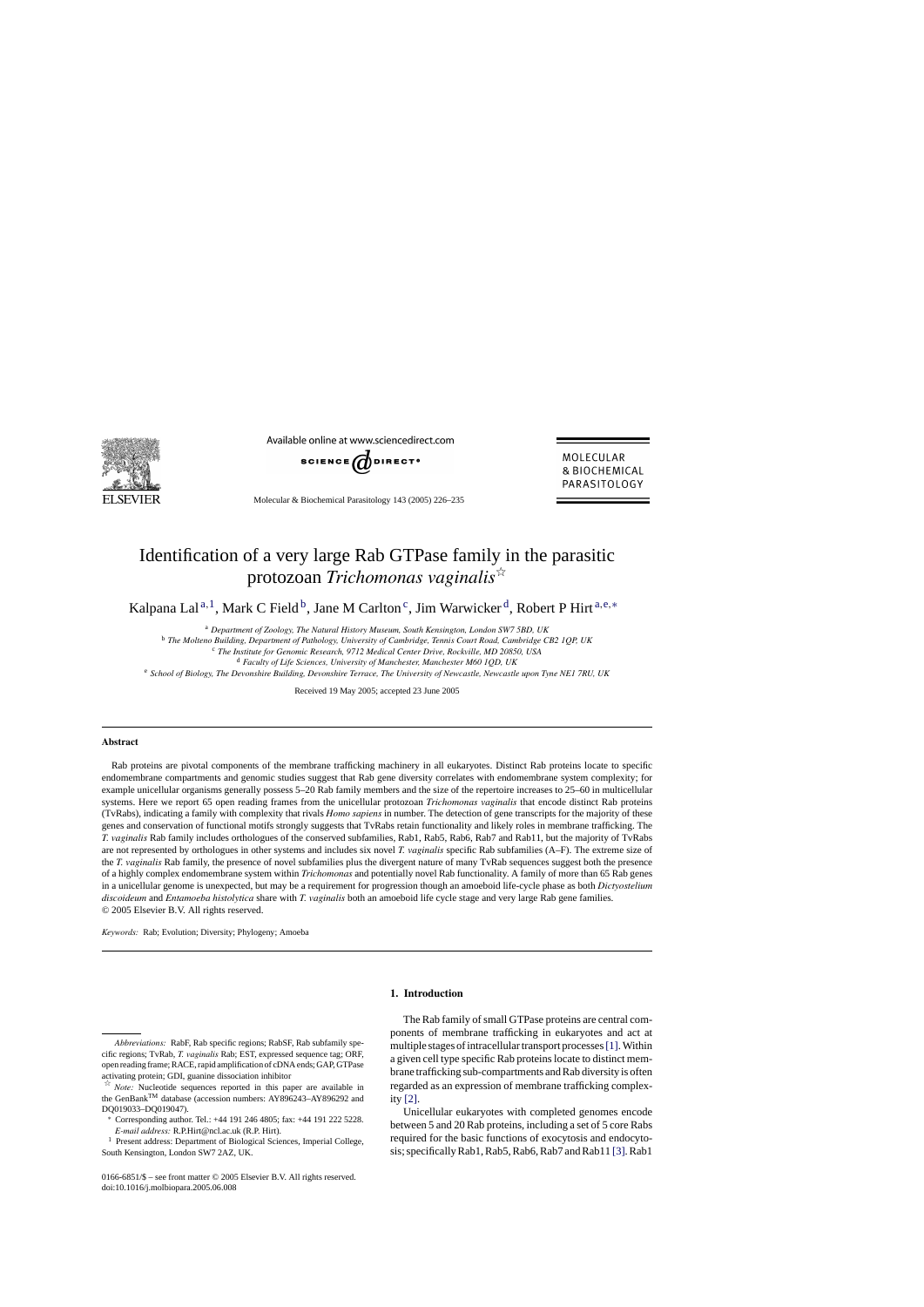<span id="page-1-0"></span>is essential for endoplasmic reticulum to Golgi transport, Rab6 functions in *intra-Golgi* traffic, Rab5 is key to endocytosis, Rab7 functions at late endosome/lysosomes and Rab11 plays a vital role at recycling endosomes [\[1\]. A](#page-8-0)dditional Rab sequences are associated with greater complexity within the endomembrane system, e.g. multiple Rab5 isoforms [\[4\]](#page-9-0) or with tissue complexity where tissue-specific functions are required, e.g. Rab3A function in neuronal exocytosis [\[5\].](#page-9-0) Thus, the multicellular organisms *Caenorhabditis elegans* and *Drosophila melanogaster* have 29 Rabs, and humans, with even greater tissue diversity, encode more than 60 Rab proteins in their genome [\[3\].](#page-9-0)

Rabs are a monophyletic clade of the Ras-like small GTPase protein super-family which function as 'molecular switches', regulating key steps in membrane trafficking including vesicle formation, vesicle motility, membrane remodelling, vesicle docking and membrane fusion [\[1–3,6\].](#page-8-0) In common with all GTPases, Rab proteins possess conserved G-block sequence motifs involved in GTP/GDP binding and GTP hydrolysis [\[7\]](#page-9-0) and can be distinguished by their typical C-terminal prenylation motifs (CCxxx, CCxx, xCCx, xxCC or xCxC) involved in targeting to membranes [\[8\].](#page-9-0) Detailed comparative sequence analysis has revealed diagnostic Rab specific regions (RabF) highly conserved in Rab proteins (RabFl: IGVDF, RabF2: KLQIW, RabF3: RFR-SIT, RabF4: YYRGA and RabF5: LVYDIT) [\[3,8\].](#page-9-0) Early in eukaryotic evolution, the Rab protein family diversified into Rab subfamilies (e.g. Rab1 and Rab11) represented in diverse eukaryotes such as humans and *Trypanosoma brucei* [\[3,9\].](#page-9-0) Rab subfamily orthologues from different species locate at equivalent membrane trafficking compartments, performing similar functions and are often functionally complementary [\[1,10\].](#page-8-0) Rab subfamily orthologues are thought to bind similar effector and regulator proteins in the Rab subfamily specific sequence regions (RabSF) [\[3,11\].](#page-9-0) In an individual species, a Rab subfamily may be represented by closely related isoforms, e.g. *T. brucei* TbRab5a and TbRab5b which are involved in the same overriding process of endocytosis but carry distinct transport cargo [\[12\].](#page-9-0)

*Trichomonas vaginalis* is a protozoan parasite infecting 200 million people worldwide [\[13\],](#page-9-0) and is one of the most common sexually transmitted pathogens. *T. vaginalis* lacks a true mitochondrion and thus is an important model system to study eukaryote origins and diversification. For decades it was considered a member of an early branching primitive amitochondriate group [\[14\]](#page-9-0) but more recent molecular phylogenetic and cell biology investigations are consistent with the hypothesis that *T. vaginalis* previously possessed mitochondria [\[15\]. H](#page-9-0)owever, the phylogenetic position of *T. vaginalis* in the eukaryotic tree remains unclear. *T. vaginalis* infection is linked to a higher susceptibility to HIV infection and cervical cancer in women [\[13\].](#page-9-0) Upon contact with host tissue, *T. vaginalis* dramatically transforms from a free-swimming trophozoite to an adherent amoeba, which is key to establishment of infection in the vagina and subsequent pathogenesis [\[16,17\].](#page-9-0) Membrane trafficking processes, such as those orchestrating secretion of cysteine proteases and perforins [\[17\], d](#page-9-0)isplay of cell surface adhesins [\[13\]](#page-9-0) and endocytosis of host proteins [\[16\]](#page-9-0) or HIV particles [\[18\],](#page-9-0) all contribute to the complex pathogenesis of *T. vaginalis,* but virtually nothing is known about their underlying molecular cell biology [\[16\]. T](#page-9-0)o initiate the molecular characterization of components regulating membrane trafficking in the protozoan *T. vaginalis* we investigated its Rab gene family repertoire in an expressed sequence tag (EST) database, 5'-RACE clones and the ongoing *T. vaginalis* genome sequencing project [\[19\].](#page-9-0)

#### **2. Materials and methods**

## *2.1. Isolation of putative T. vaginalis Rabs genes*

Putative Rab genes were identified from a *T. vaginalis* (G3 strain) expressed sequence tag (EST) gene survey with BLASTX [\[20\].](#page-9-0) Additional putative TvRabs were isolated using 5'-RACE (MARATHON-RACE kit, Clontech) with two degenerate primers to the highly conserved GTP binding region WDTAGQE (5'-GGCGGCGGATCCTC[T/C]TGIC-CIGCIGT[A/G]TCCCA-3' and 5'-GGCGGCGGATCCTC [T/C]TG[A/T]CCAGCNGTATCCCA-3') [\[21\].](#page-9-0) Amplicons of the expected size were cloned into pGEM-T easy vector (Promega) followed by sequencing and BLAST analysis. Preliminary genomic sequence data was obtained from The Institute for Genomic Research through the website at [http://www.tigr.org](http://www.tigr.org/) to complement cDNA derived sequences. Genome searches were conducted of 7.2x *T. vaginalis* genome coverage of sequence data assembled 01/04/05.

# *2.2. Master Rab protein alignment construction and phylogenetic analyses*

DNA sequences were conceptually translated into proteins using BioEdit sequence alignment editor 5.0.9 [\[22\].](#page-9-0) Rab sequences were included from *T. brucei* [\[4\],](#page-9-0) *C. elegans* [\[3\],](#page-9-0) *Encephalitozoon cuniculi* [\[23\],](#page-9-0) *Plasmodium falciparum* [\[24\],](#page-9-0) *Entamoeba histolytica* [\[25\],](#page-9-0) *Dictyostelium discoideum* [\[26\],](#page-9-0) *Giardia lamblia* [\[27\]](#page-9-0) and *Saccharomyces pombe* [\[3\].](#page-9-0) Additional Rab sequences for *Tetrahymena thermophila* were downloaded from TIGR [http://www.tigr.org](http://www.tigr.org/), respectively. GTPase sequences from several additional taxa were obtained from NCBI [\(http://www.ncbi.nlm.nih.gov/\)](http://www.ncbi.nlm.nih.gov/). Protein sequences were aligned using CLUSTALW [\[28\]](#page-9-0) and further manual adjustments were made in SEA VIEW [\[29\].](#page-9-0) Positions that could not be unambiguously aligned were excluded from the phylogenetic analyses using the SEA VIEW masking option, reducing the alignment to 161 aligned positions for analysis.

The WAG evolutionary model was deemed best fit using Tree Puzzle [\(http://www.tree-puzzle.de/](http://www.tree-puzzle.de/)) and was used in Bayesian analysis with MrBayes V3.0B4 [\[30\].](#page-9-0) The Metropolis-coupled MCMC (MCMCMC) was used with four chains with estimated discrete gamma-distributed among-site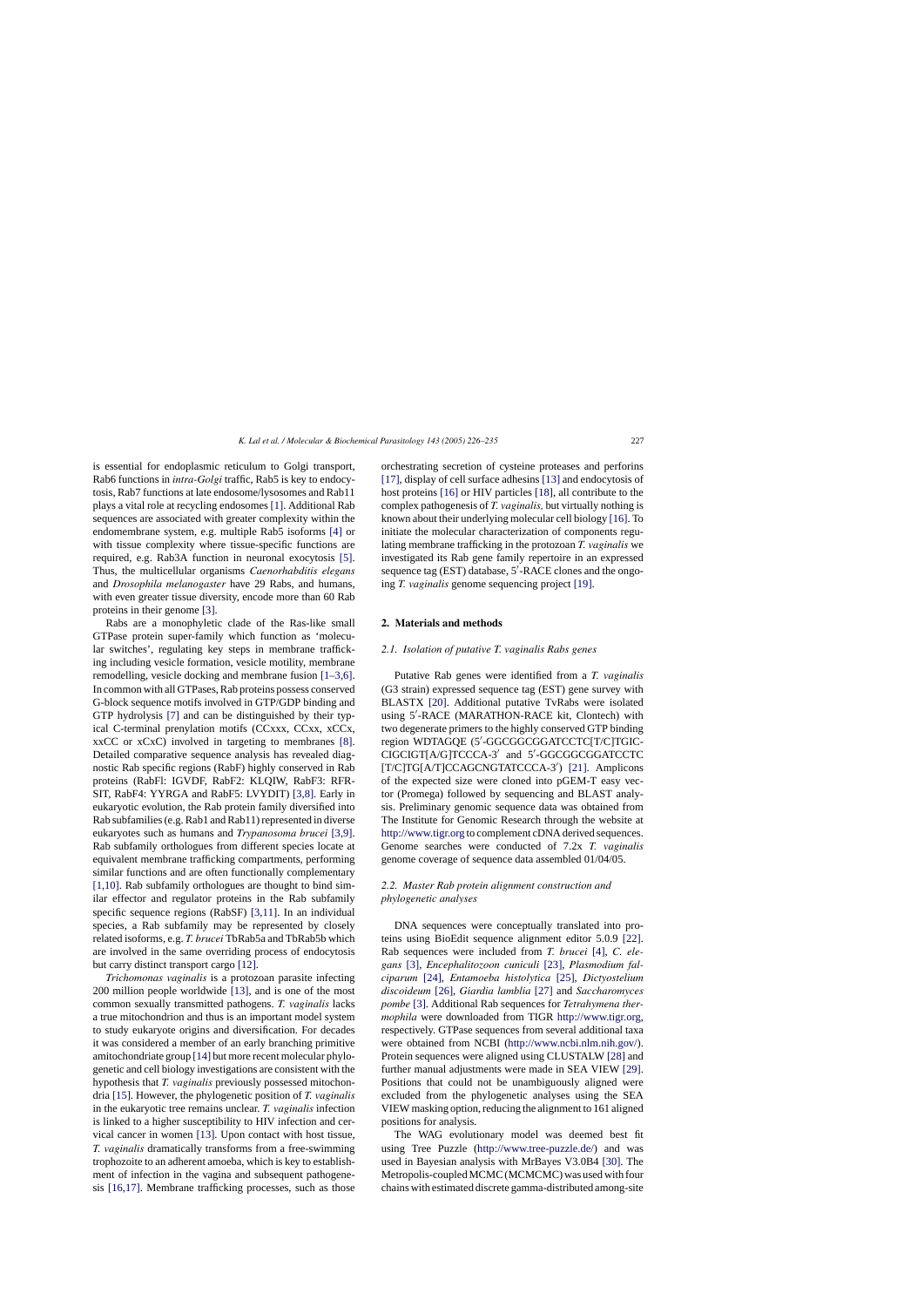<span id="page-2-0"></span>rate variation with four categories and fraction of invariant sites. Two million generations were run, every 2000 trees kept and the first 250 samples were discarded for calculation of the consensus trees, well within the region of the MCMCMC run where all parameters values stabilized. Each analysis was conducted at least twice. Putative *T. vaginalis* Rab protein sequences were initially compared to representatives of Rab, Ran, Ras and Rho/Rop from human, yeast and *Arabidopsis,* making up a total of 98 sequences. In the dataset used to compare a broader sampling of human, yeast, plant and *T. vaginalis* Rabs, 114 sequences were aligned. A more restricted sampling or Rab subfamilies focusing on Rab1, Rab5, Rab6, Rab7 and Rab11 from a more diverse range of taxa were also analysed, making up a dataset of 51 sequences.

#### *2.3. Molecular modelling*

Amino acid sequences from human Rab5a and members of the TvRabAl–6, TvRabCl–9, TvRabDl–8 and TvRab5a–d clades were extracted from the master alignment and all irrelevant gaps removed. Conserved regions of each *Trichomonas* clade were mapped onto a three-dimensional model of HsRab5a [\[31\]](#page-9-0) (PDB accession: 1TU3, the closest Rab family member as defined by Blast score to TvRab5, TvRabC and TvRabD, that has been solved structurally) with the following colour scheme: red; fully conserved in all sequences, yellow; conserved in >50% of sequences. Non-conserved positions were designated white. The locations of protein–protein interactions were determined from co-ordinates from PDB for various Rab homologues and binding partners. Comparative models were constructed with the Swiss PDB-Viewer molecular graphics program [\[32\],](#page-9-0) which was also used for manipulation and display.

Table 1

Protozoans with amoeba forms show extraordinary Rab diversity

### **3. Results**

## *3.1. Identification of 65 T. vaginalis Rab genes*

A total of 65 putative *T. vaginalis* Rab encoding genes (TvRabs) were identified by BLAST from one of three sources; an EST project (37 distinct sequences), 5' rapid amplification of cDNA ends (RACE) cloning (eight distinct sequences) or searches of the *T. vaginalis* genome sequencing project at The Institute for Genomic Research (TIGR) (all genes corresponding to the partial EST and RACE clones plus 20 sequences distinct from cDNA derived entries) [\(Table S1\).](#page-8-0) For all TvRab sequences we identify full-length ORF ([Table S1\).](#page-8-0)

Five sequence-dependent features were used to establish the Rab status of the putative *Trichomonas* proteins and their likely functionality. Firstly, all sequences recovered as top hits Rab proteins (BLASTP) and Rab position specific scoring matrices (PSSM) (RPS-BLAST [\[33\]\),](#page-9-0) clearly differentiating them from all other small GTPases PSSM ([Table S1\).](#page-8-0) Secondly, all but two putative TvRab sequences possess the distinctive Rab double-cysteine prenylation motif at the C terminus [\[8\]. I](#page-9-0)t is worth noting however, that the absence of a C-terminal prenylation motif has previously been observed, albeit rarely, in Rab proteins in other species [\[4,8\].](#page-9-0) Thirdly, previous analysis of small GTPases from *Saccharomyces cerevisiae* [\[10\]](#page-9-0) and *Arabidopsis thaliana* [\[34\]](#page-9-0) have recovered Rab proteins as monophyletic and we find all of the TvRab sequences to be monophyletic with reference Rab sequences [\(Fig. S1\).](#page-8-0) Fourthly, 70% of TvRabs demonstrate over 50% identity to previously defined diagnostic Rab specific sequence motifs (RabF) [\[8\]](#page-9-0) [\(Table S1\).](#page-8-0) Finally, all of the TvRabs possess conserved GTPase functional motifs including the residues in the G-domains important for GTP/Mg++ binding and GTP hydrolysis (see [Figs. 3](#page-6-0) and [S2](#page-8-0) for a subset of

| <b>Species</b>            | Number of Rab proteins encoded in genome | Cellularity              | Amoeboid transformation | References  |
|---------------------------|------------------------------------------|--------------------------|-------------------------|-------------|
| Trichomonas vaginalis     | $>65^{\mathrm{a}}$                       | Unicellular              | $^{+}$                  | This study  |
| Entamoeba histolytica     | 105 <sup>b</sup>                         | Unicellular              | $+$                     | [26]        |
| Dictyostelium discoideum  | 54 <sup>b</sup>                          | Unicellular <sup>c</sup> | $+$                     | [27]        |
| Tetrahymena thermophila   | $\sim$ 21                                | Unicellular              |                         | <b>TIGR</b> |
| Giardia lamblia           | 8                                        | Unicellular              |                         | [35]        |
| Trypanosoma brucei        | 16                                       | Unicellular              |                         | [4]         |
| Plasmodium falciparum     | 11                                       | Unicellular              |                         | [25]        |
| Saccharomyces cerevisiae  | 11                                       | Unicellular              |                         | $[3]$       |
| Schisosaccharomyces pombe |                                          | Unicellular              |                         | $[3]$       |
| Caenorhabditis elegans    | 29                                       | Multicellular            | $+^d$                   | $[3]$       |
| Drosophila melanogaster   | 29                                       | Multicellular            | $+^d$                   | $[3]$       |
| Arabidopsis thaliana      | 57                                       | Multicellular            |                         | [36, 38]    |
| Homo sapiens              | $\sim 60$                                | Multicellular            | $+^a$                   | [3]         |

The number of Rab proteins encoded by the genomes of a selection of taxa throughout the eukaryotic tree of life are shown, together with the capacity to form amoeboid forms.

<sup>a</sup> GenBank accession numbers for the 65 *T. vaginalis* Rabs: AY896243–AY896292 and DQ019033–DQ019047.

<sup>b</sup> According to the *E. histolytica* and *D. discoideum* proteome annotations available at the NCBI protein database.

<sup>c</sup> A portion of the life cycle is multicellular.

<sup>d</sup> Some cell lineages only.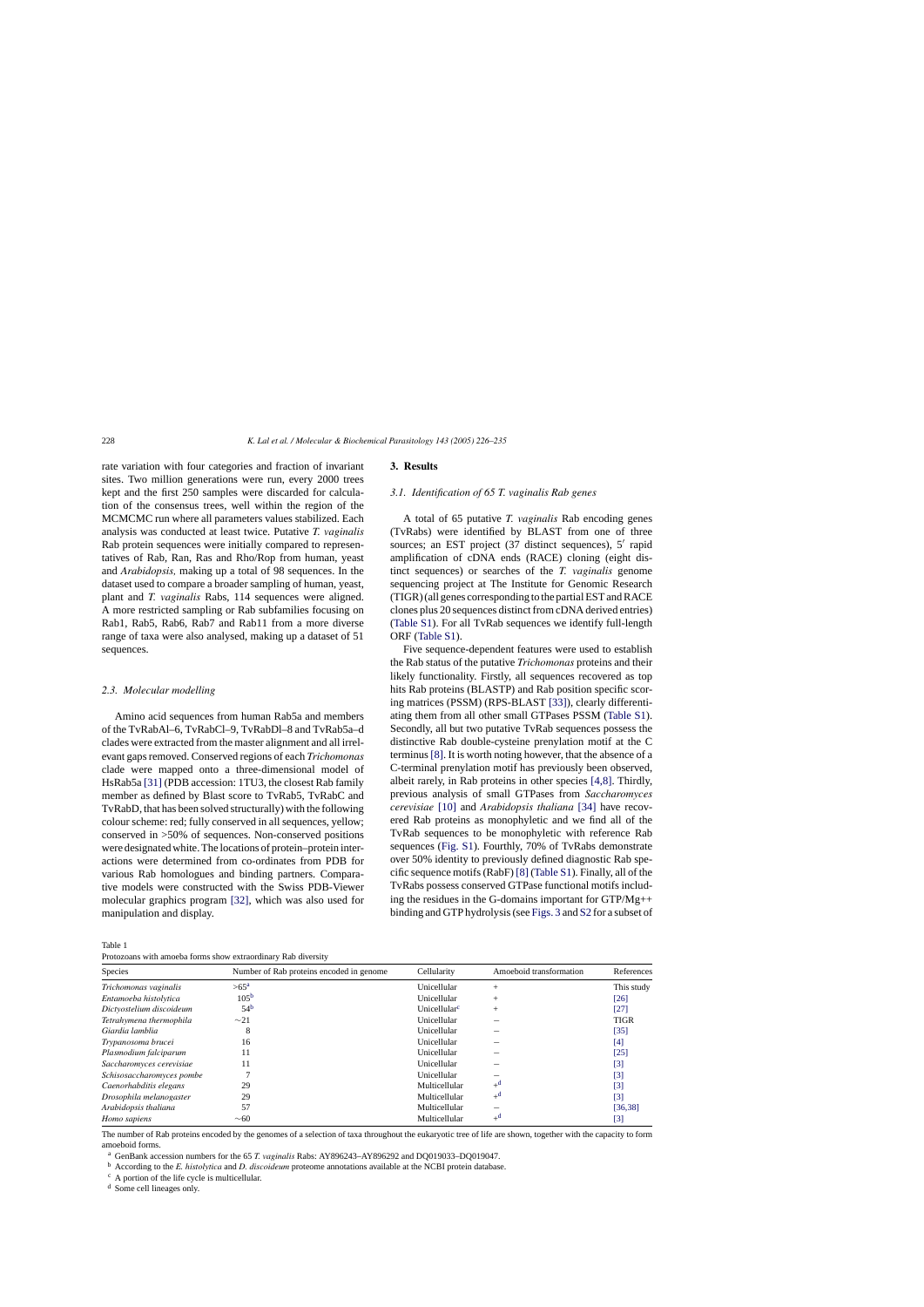these). Further, 45 of the genes are transcribed, as determined from EST or RACE cloning. Taken together, these criteria are strong evidence that these *Trichomonas* GTPases are members of the Rab family and likely to be functional. Given that the *T. vaginalis* genome has not been fully sequenced and assembled, it is possible that the TvRab family contains even more members than identified here. With at least 65 members, the size of the *T. vaginalis* Rab repertoire is extraordinary for a unicellular organism [\(Table 1\).](#page-2-0)

# *3.2. Identification of T. vaginalis orthologues of known Rab subfamilies*

A large phylogenetic analysis was performed to explore the relationships between *T. vaginalis* Rab and a reference set of experimentally characterised Rab proteins from human, *S. cerevisiae* and *A. thaliana* ([Fig. 1\).](#page-4-0) These analyses excluded the most divergent *T. vaginalis* Rab, TvRabX6, which position within the Rab tree was unstable, probably due to its very long branch [\(Fig. S1\).](#page-8-0) In addition, clustering of some of the TvRab sequences with subfamily members of the reference set allowed assignment of subfamily status for a minority of TvRabs ([Fig. 1\).](#page-4-0) Fourteen TvRab could be assigned to previously functionally characterized Rab subfamilies [\[8\],](#page-9-0) including TvRab1 (three isoforms), TvRab5 (four isoforms), TvRab6 (two isoforms), TvRab7 (three isoforms) and TvRab11 (two isoforms). Phylogenies including broader subfamily taxa sampling and conservation of subfamily specific sequence motifs (RabSF) [\[8\]](#page-9-0) further confirmed these assignments [\(Figs. 2 and 3\)](#page-5-0). The posterior probabilities (PP) supporting the TvRab sequences clustering with the Rab5 clade are low in the large phylogenetic analyses but this relationship is consistently recovered in the different analyses [\(Figs. 1](#page-4-0) and [S1](#page-8-0) and data not shown). In contrast, PP are maximal for this clade in the more restricted analyses focusing exclusively on the Rab1, 5, 6, 7 and 11 clades ([Fig. 2\),](#page-5-0) probably due to the removal of the many divergent sequences present in the broader analyses that are likely to cause long branch attraction artefacts ([Figs. 1](#page-4-0) and [S1\).](#page-8-0) Moreover, these TvRab conserve Rab5 specific motifs, highlighted in [Figs. 3, 4](#page-6-0) and [S2](#page-8-0) [\[37\],](#page-9-0) strongly implicating them as new members of the Rab5 subfamily. Interestingly, members of the Rab7 subfamily possess a distinctive four residue insert located in the RabSF3 region, loop L7 [\[38\],](#page-9-0) which is also shared by all three *T. vaginalis* sequences that clustered into the Rab7 clade ([Fig. 3\).](#page-6-0) The C-terminal xCxC prenylation motif is conserved between Rab6 subfamily members from human, yeast and *T. vaginalis,* consistent with assignment as authentic Rab6 subfamily members. Overall, these data allow the assignment of 21% of the TvRab sequences to previously described Rab subfamilies.

Pair-wise comparisons of aligned subfamily sequences showed that TvRab1a–c share on average 51% sequence identity and TvRab5a–d, TvRab7a–c, TvRab6a–b and TvRab11a–b, share average identities of 46%, 52%, 38% and 81% respectively. Therefore *T. vaginalis* Rab subfamily members exhibit greater sequence variation than *H. sapiens* Rab5a–c and *A. thaliana* RabAlA–I, which share 84% and 71% sequence identity respectively. *T. vaginalis* subfamily isoform sequence variation is also clearly visible in the differences in branch lengths in the phylogenetic trees ([Figs. 1, 2](#page-4-0) and [S1\).](#page-8-0) Overall, the considerable sequence divergence exhibited by TvRab subfamily members suggests similar, but non-redundant functionality. Significantly, we identity *T. vaginalis* orthologues from five Rab subfamilies that are common to all eukaryotes corresponding to the functional classes I, II, V, VI and VII defined by Pereira-Leal and Seabra [\[3\].](#page-9-0)

## *3.3. Identification and characterisation of T. vaginalis specific Rab subfamilies*

A majority of the *T. vaginalis* Rab sequences exhibited no clear relationship to previously known Rab sequences, including Rabs from divergent unicellular organisms, i.e. *T. brucei, P. falciparum, Encephalitozoon cunicli, G. lamblia, Neurospora crassa, E. histolytica* or *D. discoideum* (data not shown).

Approximately half of the TvRab sequences fell into six *T. vaginalis* specific Rab clades. Individual sequences within these clades have no orthologues in other species and hence these were named TvRabA–F [\(Figs. 1](#page-4-0) and [S1\).](#page-8-0) Individual *T. vaginalis* specific Rab clades were consistently recovered in all analyses and with high PP support, confirming their robustness ([Figs. 1](#page-4-0) and [S1\).](#page-8-0) These sequences are *bona fide* Rabs as defined by the criteria above, and hence *T. vaginalis* encodes a considerable number of novel Rab proteins.

Similar to the *T. vaginalis* Rabs that correspond to previously known Rab isoforms, the *T. vaginalis* specific Rab subfamilies are also present as multiple isoforms. Subfamily TvRabA includes six isoforms, subfamilies TvRabB, TvRabC, TvRabD, TvRabE and TvRabF have four, nine, eight, two and three isoforms, respectively. Pair-wise comparison of sequences within TvRab subfamilies demonstrated that the TvRabB and TvRabF subfamily members show the most intra-subfamily mean diversity with 39% sequence identity, whilst TvRabA (49%), TvRabC (53%), TvRabD (58%) and TvRabE (58%) subfamilies show less variation. Therefore, *T. vaginalis* intra-subfamily sequence variation is within the range exhibited by other subfamilies, both in *T. vaginalis* and in other species. As expected the TvRabs showed less mean sequence identity between the subfamilies (34%) than within them (50%). Sequence variability is graphically visible in the variation in branch lengths in the phylogenetic analysis [\(Figs. 1](#page-4-0) and [S1\).](#page-8-0)

To gain additional insight into the functionality of the most abundant *Trichomonas* specific subfamilies (TvRabA, C and D), areas of sequence conservation shared by these subfamily members were mapped on to the surface of human Rab5a protein structural data bound to its effector rabaptin5 [\[31\]](#page-9-0) [\(Fig. 4\).](#page-7-0) Rab5 are the most similar Rab to TvRabD and TvRabC sequences and they share two motifs in the Switch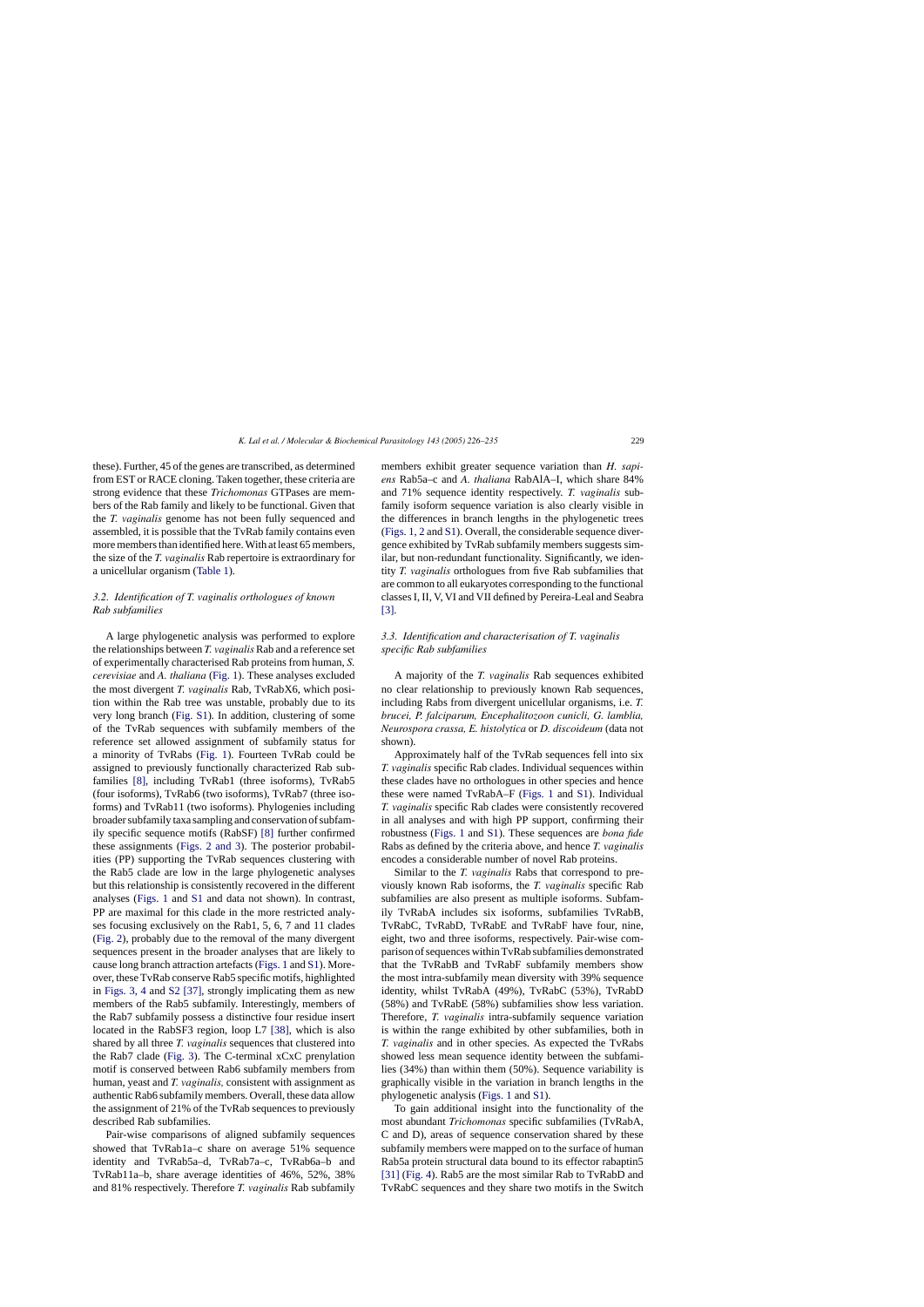<span id="page-4-0"></span>

Fig. 1. Phylogenetic relationships between *Trichomonas,* human, yeast, and plant Rabs. The phylogenetic relationships between *Trichomonas vaginalis* (blue) and a selection of representative Rab from *Homo sapiens* (black), *Saccharomyces cerevisiae* (orange) and *Arabidopsis thaliana* (green) were investigated. The most divergent *T. vaginalis* sequence, TvRabX6, was not included here because of its instability within the Rab clade in all phylogenetic analyses (see [Fig. S1\).](#page-8-0) The shown phylogeny is a Bayesian consensus tree (see Section [2](#page-1-0) for details of method used). Known Rab subfamily clades with broad taxonomic distributions are indicated (Rab1, 5, 6, 7 and 11, yellow shading) as are *Trichomonas* specific clades (TvRabA–F, grey shading). All, but one, of these clades are supported by very high posterior probabilities (PP) ranging between 0.94 and 1.00. The Rab5 clade is only weakly supported with a PP of 0.44. Branch lengths are a good reflection of sequence divergence. The highly divergent human Rab20 and yeast Yptl 1 are highlighted by larger font. Notably all *Trichomonas* Rab fall within the range of sequence diversity of other Rab proteins, see also text. The scale bar represents 10% sequence divergence.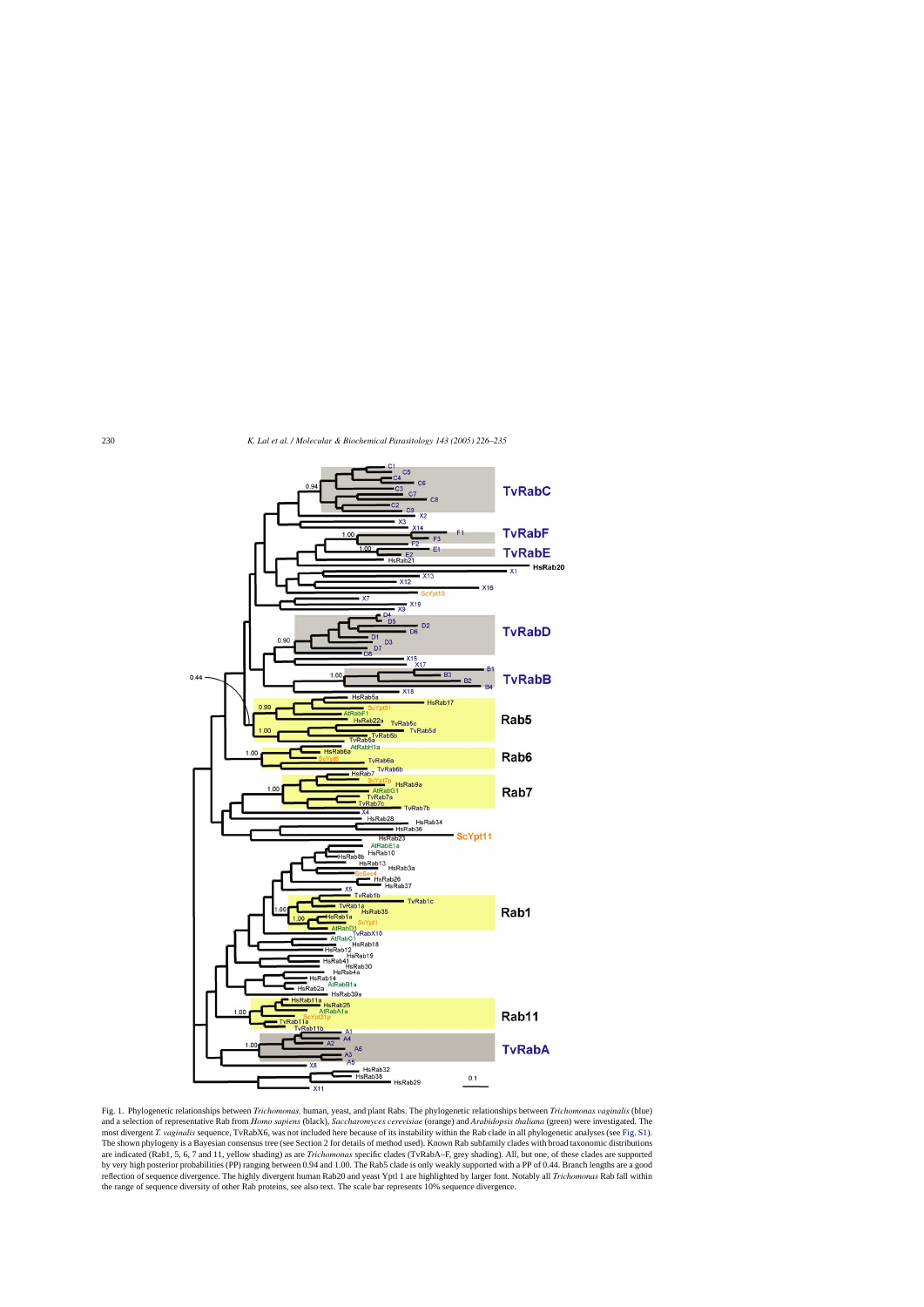<span id="page-5-0"></span>

Fig. 2. Phylogeny of *T. vaginalis* Rab1, Rab5, Rab6, Rab11 and Rab7 subfamilies. A subset of Rab protein sequences were analysed from *Trichomonas vaginalis* (blue), *Homo sapiens* (black), *Saccharomyces cerevisiae* (orange), *Arabidopsis thaliana* (green), *Trypanosoma brucei* (burgundy), *Plasmodium falciparum* (purple) and *Schizosaccharomyces pombe* (pink). The Bayesian consensus tree confirmed the subfamily assignment of the TvRab proteins (see [Fig. 1](#page-4-0) and [S1\) a](#page-8-0)nd all are supported by maximum PP. The scale bar represents 10% sequence divergence.

I and II regions, TIGAAF and LAPM ([Figs. 3, 4](#page-6-0) and [S2\).](#page-8-0) The later is considered as a Rab5 specific sequence feature [\[37\].](#page-9-0) Hence, we also used TvRab5a–d sequences for comparisons. The face corresponding to the Rab5 effector rabaptin5-binding site, which greatly overlaps with the GDI binding site [\[31\], s](#page-9-0)hows the least variation within subfamily members (indicated in red and yellow in [Fig. 4\)](#page-7-0). In contrast, the opposite region of this face shows the least amount of conservation within subfamilies and also the largest differences in the position of the few conserved patches (data not shown). The polarity profiles on modelled individual sequences also indicate that the TvRab5 sequences are the most similar to human Rab5a ([Fig. 4\),](#page-7-0) as expected from their phylogenetic positions ([Figs. 1 and 2\).](#page-4-0) In contrast, TvRabA sequences show least similarity with in particular a negatively

charged patch where TvRabC, TvRabD and TvRab5 subfamilies show an overall less polar face surrounded by three positively charged "hot spots" shared between TvbRab5 and HsRab5 ([Fig. 4\).](#page-7-0) Thus, this suggests that functional selection applies to similar regions of these proteins overall, but subfamily specific functional pressures (leading to different evolutionary patterns) also apply, consistent with different functionality.

# *3.4. Identification of 19 T. vaginalis specific orphan Rabs*

A further 19 *T. vaginalis*Rab sequences did not cluster into subfamilies with either previously defined Rab clades or the TvRabA–F Rab clades ([Fig. 1\).](#page-4-0) Whilst retaining Rab defining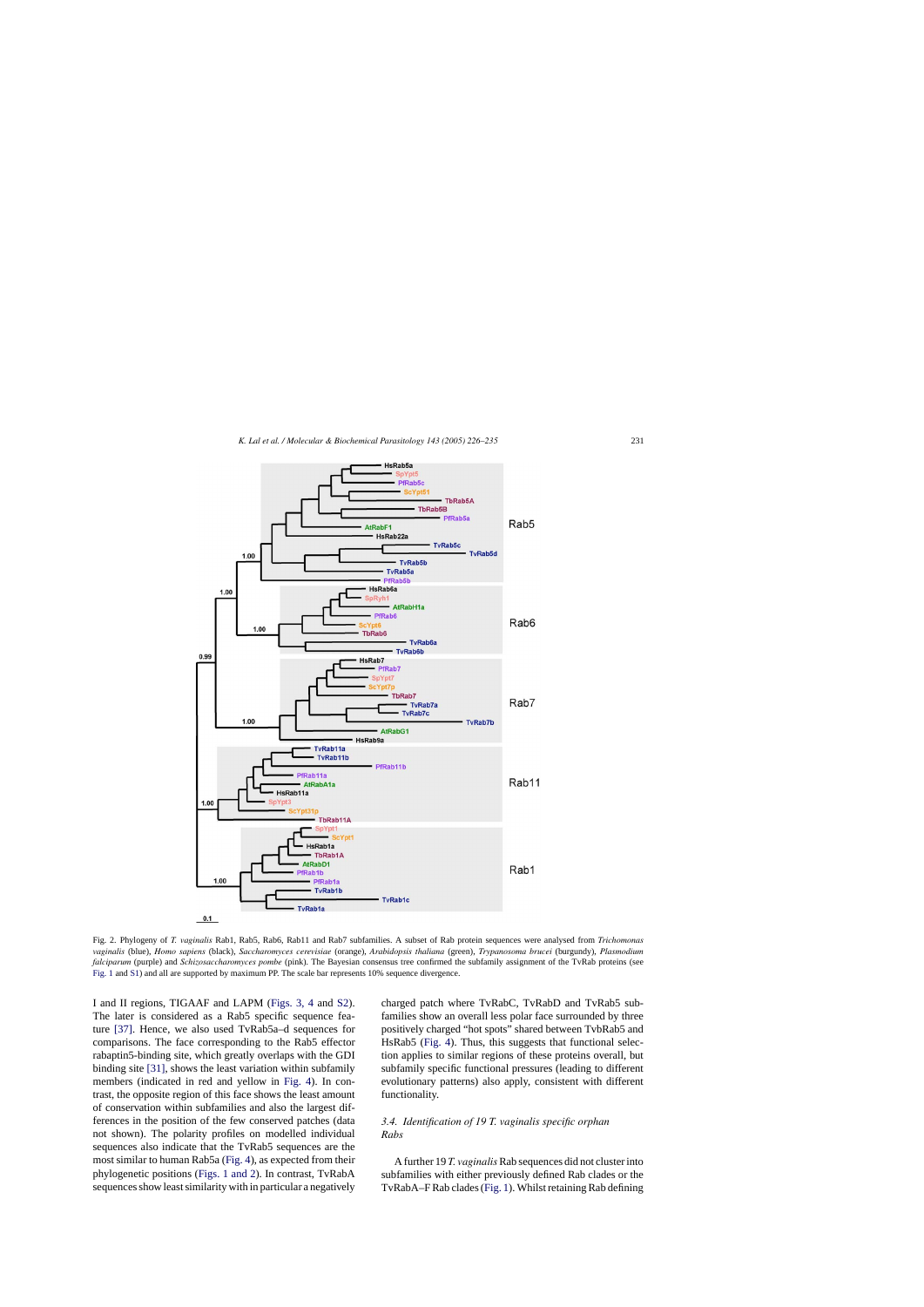<span id="page-6-0"></span>

Fig. 3. Sequence comparison of *Trichomonas* Rabs with subfamily orthologues from other taxa. Comparison of sequences from *T. vaginalis* (TvRab), *Saccharomyces cerevisiae* (Ypts) and *Homo sapiens* (HsRab) of Rab subfamilies Rab1, 5, 6, 7 and 11 (bracketed and divided by a blue line). G-domains (G1-G5 shown in blue) involved in GTP/GDP/Mg++ binding are indicated below the alignment. The two conformational switch (I and II) regions [\[39\]](#page-9-0) are boxed. All shown *Trichomonas* Rabs retain C-terminal double cysteines important to prenylation, highlighted in purple. Rab specific regions (RabF shown in green, defined in [\[8\]\) a](#page-9-0)re conserved in *Trichomonas* Rab. Rab subfamily specific regions (RabSF shown in red, defined in [\[8\]\) s](#page-9-0)how conservation of specific motifs highlighted in colour. Rab5 motifs highlighted in blue [\[37\]. R](#page-9-0)esidues identical in 60% or more aligned sequences are highlighted black whilst similar residues (conservative changes) are shown in grey.

features (prenylation motifs, clustering with Rabs in phylogenies and possessing conserved RabF motifs) these TvRab 'orphans' are more divergent than the core or TvRabA–F subfamily members, sharing only 28% average sequence identity in pair-wise comparisons. Hence there is a further large set of TvRab GTPases with considerable sequence variation.

## **4. Discussion**

In this report are described the identification of a very large number of Rab genes from the unicellular *T. vaginalis*; the size and diversity of the Rab repertoire in this organism is extraordinary and unexpected [\(Table 1\).](#page-2-0) These data provide a major challenge to the paradigm that Rab gene diversity is simply a result of tissue complexity [\[1\]](#page-8-0) and suggest the presence of additional evolutionary drivers underlying *Trichomonas* Rab family expansion.

Several lines of evidence suggest that the majority, if not all, of the identified TvRabs are likely to be functional and regulate membrane trafficking. As 45 TvRabs were identified via both mRNA and genome approaches [\(Table S1\)](#page-8-0) they are clearly not a feature of library construction, i.e. arising through strain variation, recombination or other means of increasing sequence diversity in an artefactual manner. Moreover, the diversity between the TvRab protein sequences indicates they are encoded by distinct genes and are not minor sequence variants [\(Fig. 1\)](#page-4-0). The identification of complete ORFs for all of the TvRabs described here, combined with their conserved sequence features (G-blocks and prenylation sites) also suggests these are unlikely to be pseudogenes. With the exception of TvRabXl, TvRabX6 and TvRabX16 [\(Fig. S1\),](#page-8-0) all the TvRabs are more similar to the Rab dataset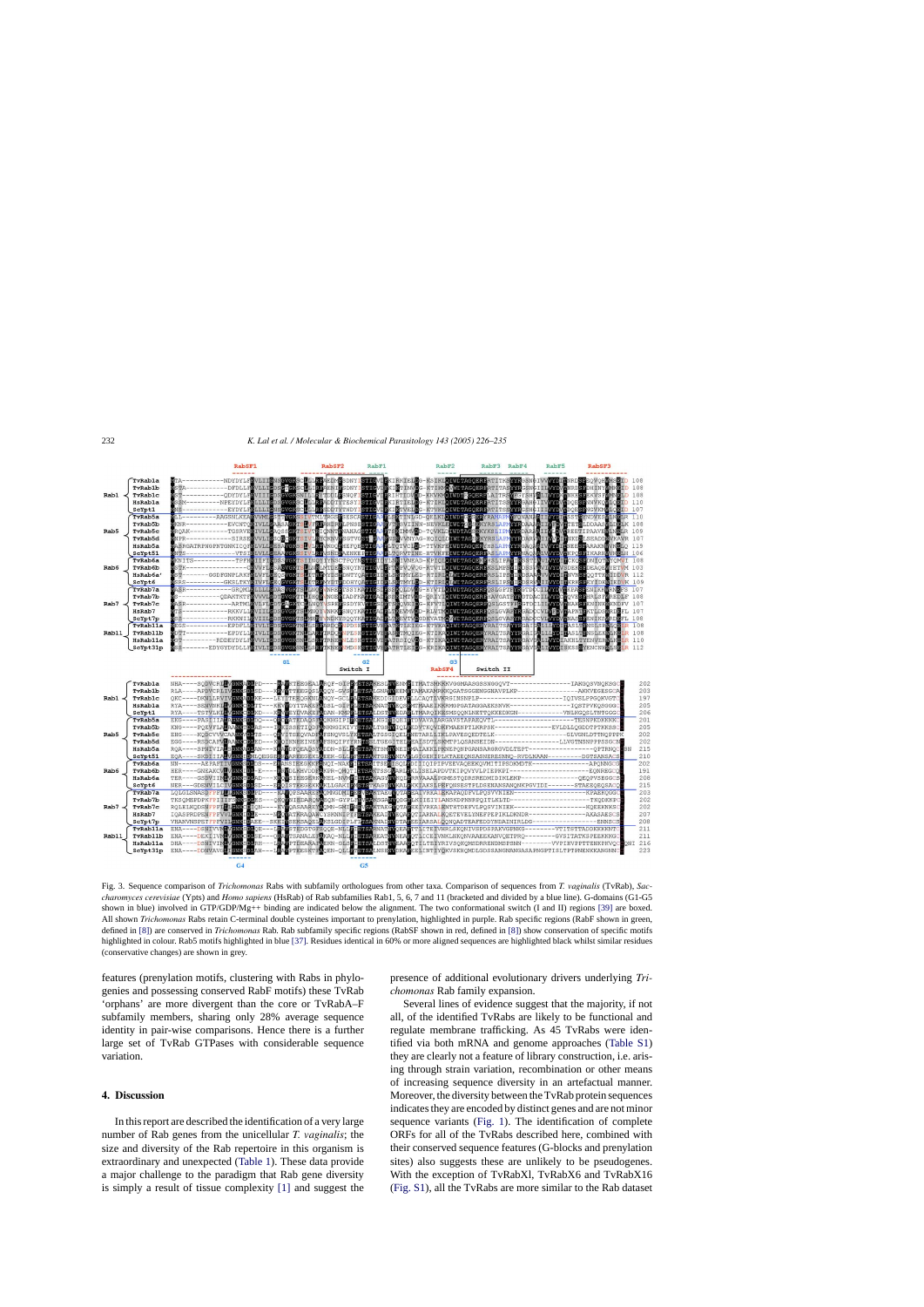<span id="page-7-0"></span>

Fig. 4. Surface conservation of TvRab5, TvRabA, C and D clades. Each panel shows a Rab structure or comparative model. We choose a "front view" showing most information about Rab partner binding surfaces as defined by the human Rab5–rabaptin5 interaction [\[31\]. A](#page-9-0) back view would be rotated relative to this by 180◦ about a vertical axis (see text). The left column provides context, showing (i) the *S. Cerevisiae* GDI binding surface on Yptl (top, PDB accession 1UKV) that greatly overlap with the GAP binding surface (HsRhoA PDB 10W3, not shown); (ii) position of the TIGAAFL and LAPM motifs in human Rab5a (middle, PDB accession 1TU3) mapping both switch I/II and effector binding sites ([Figs. 3](#page-6-0) and [S2\).](#page-8-0) Underlined residues indicate five (among 11) that binds rabaptin5 [\[31\]](#page-9-0) (see [Fig. S2,](#page-8-0) [Table S2](#page-8-0) and text). The motifs are coloured cyan, except for two alanines (the one in LAPM is not well exposed to the surface) that are discussed further in the text (green). Red denotes the GTP binding site within this transparent surface; (iii) also in the left hand column, the surface polarity for human Rab5a is displayed (bottom, 1TU3). All surface polarity plots are made with contours/colours ranging from −3 kT/e (red) to +3 kT/e (blue), with white indicating relatively non-polar regions; kT is thermal energy and e is unit charge. In HsRab5a, TvRab5, TvRabC and TvRabD, the effector binding region is overall less polar (surrounded by three positive hot spots, arrows in HsRab5a, well conserved in TvRab5a) then the other parts of this face. The corresponding region in TvRabA is characterised by a large negative patch absent in the other sequences. Each of the four right hand columns (all within the green background) pertains to the noted TvRab clades. Each column contains one plots of sequence conservation within a clade, and one plot of surface polarity for a comparative model of a representative from within that clade, all of these correspond to the orientation shown for HsRab5a on the left column. For the conservation plots, 100% identity within a TvRab clade is red, 50% identity is yellow and grey otherwise.

than two of the most divergent members of the Rab family, ScYptl 1 and HsRab20, indicating that the TvRab sequence diversity is contained within known functional Rab diversity.

Rab subfamily orthologues from diverse taxa share similar intracellular locations and functions [\[1,2\].](#page-8-0) Eukaryotes share a core set of Rab subfamily proteins responsible for coordination of exocytosis and endocytosis and *T. vaginalis* also performs these functions. The identification of *Trichomonas* orthologues of Rab1, Rab5, Rab6, Rab7 and Rab11 indicates conservation of one important aspect of the molecular machinery regulating exocytotic and endocytic pathways. Retention of subfamily sequence motifs over the large evolutionary distance between *T. vaginalis,* yeast and humans further extends published comparative studies[\[3\]](#page-9-0) identifying residues of likely functional importance as effector and/or regulator binding motifs ([Figs. 3, 4](#page-6-0) and [S2\).](#page-8-0) Particularly well conserved are the Rab5 specific alanine in Switch I (TIGAAFL motif) and Switch II regions LAPM [\(Figs. 3](#page-6-0) and [S2\).](#page-8-0) These sites corresponds to two conformational determinants [\[39\]](#page-9-0) modulating the structural difference between Rab subfamilies, of which the former is conserved among Rab5 (A only) and other endocytic Rab (A/S), whereas exocytic Rab possess instead valine or isoleucine [\[39\]](#page-9-0) (see Rab5 and 7 versus Rab1 and 11 in [Fig. 3\).](#page-6-0) This also suggests that TvRabC and TvRabD clade members are involved in endocytosis, whereas TvRabA sequences (V or I) are involved in exocytosis [\(Fig. S2\).](#page-8-0)

The *T. vaginalis* specific Rab subfamilies (A–F) cluster into separate clades that are distinct from those defined by Rab sequences from other taxa ([Fig. 1\).](#page-4-0) Distinct sequence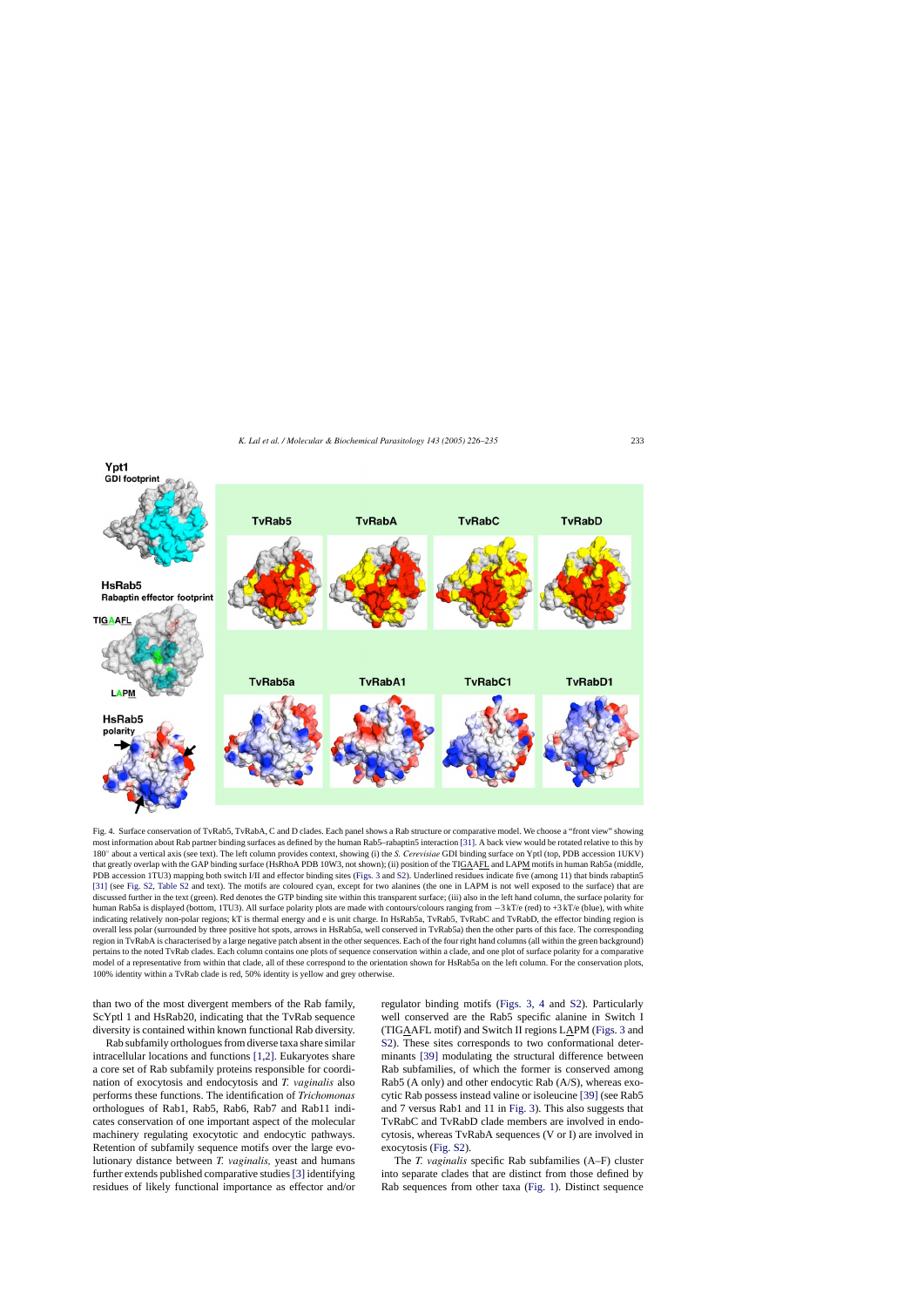<span id="page-8-0"></span>patches of conservation within each clade corresponding to contiguous regions on the surface of the predicted proteins in subfamilies TvRab5, TvRabA, TvRabC and TvRabD can be observed by mapping conserved motifs onto a human Rab5a molecular structure ([Figs. 4](#page-7-0) and S2). The overlapping GAP and GDI binding regions share areas of high conservation between subfamilies, suggesting similar regulation mechanisms for these TvRabs ([Figs. 4,](#page-7-0) S2). In contrast, the sites corresponding to effector binding regions have important differences between the four TvRab clades, with in particular a batch of negatively charged residues in the TvRabA clade that is absent in the three other clades ([Figs. 4](#page-7-0) and S2). Differences between the TvRab sequences corresponding to human Rab5a-rabaptin5 interactions sites (11 residues mainly in switch I/II region) [\[31\]](#page-9-0) (Table S2, Fig. S2), or Rab3a-rabphilin-3A interactions sites (27 residues with 60% of them outside the switch domains) [\[40\]](#page-9-0) (Fig. S2), suggest that these four *Trichomonas* clades are likely to bind different sets of clade specific effector proteins.

What are the evolutionary drivers for Rab gene family expansion, and in *T. vaginalis* in particular? It is possible that the Rab gene family expansion correlates with intracellular membrane complexity. Indeed, *T. thermophila,* a unicellular ciliate, demonstrates complex endomembrane organisation and has a comparably large number of Rabs (∼21) for a unicellular organism [\(Table 1\),](#page-2-0) although not on the scale of *T. vaginalis.* Membrane trafficking complexity may partly explain TvRab gene proliferation and it will be interesting to see if further genome studies reveal corresponding gene expansion of complicit proteins involved in orchestrating membrane trafficking. Trafficking complexity may be apparent in distinct life cycle stages but little is known of the *T. vaginalis* life cycle [\[16\].](#page-9-0) However, *T. vaginalis* has only one host (human) and is unlikely to equal the number of morphologies achieved by *Plasmodium falciparum,* which has only 11 Rab genes [\[24\].](#page-9-0)

Interestingly, the unicellular organisms *E. histolytica* and *D. discoideum* also have large Rab gene families, with at least 105 and 54 Rab genes, respectively [\[25,26\]](#page-9-0) ([Table 1\).](#page-2-0) As for the lineage-specific Rab gene family expansions observed in animals versus plants [\[3,36\],](#page-9-0) *Trichomonas* has expanded its Rab repertoire independently from the two amoebozoa, to which it is unlikely to be closely related [\[14\].](#page-9-0) Amoebozoa and *T. vaginalis* are phagocytic but phagocytosis *per se* does not require Rab gene amplification as the phagocytic protozoan *G. lamblia* [\[41\]](#page-9-0) only has 8 Rabs and the number of metazoan Rabs dedicated to phagocytic pathways is limited. Although these three protozoa occupy drastically different ecological niches, they all have the capacity to form amoebae [\[42,43\].](#page-9-0) This intriguing parallel may point to a role for a large Rab gene family in cellular transformation to amoebae. Indeed, one *Entamoeba* Rab was recently shown to be involved in amoeboid movement by localizing to the leading edge of motile amoeboid cells [\[42\].](#page-9-0) It will also be interesting to compare the expression patterns TvRab genes between the trophozoites and the amoeba form bound to host tissue,

possibly involving the TvRabA and/or TvRabB in regulated secretion of pathogenic factors upon host tissue [\[e.g. 17\].](#page-9-0) Since at least one Rab protein was shown to directly interact with a endocytosed protein cargo, Rab3a with the polymeric Ig receptor [\[44\],](#page-9-0) and that we observe a large set of Rab5 like sequences (TvRab5a–d, TvRabCl-9 and TvRabDl-8), it would also be interesting to investigate if *Trichomonas* genome encodes a large repertoire of surface proteins that could be binding different sets of the broad TvRab5-like set. To conclude, it is likely that combinations of several evolutionary drivers are responsible for the large *T. vaginalis* Rab gene family. Clearly, comparative genomics and cell biology of *Trichomonas* and other protozoa should give new and fascinating insights into Rab evolution and function and the molecular basis of membrane trafficking. Furthermore, the *Trichomonas* specific sets of Rab clades identified here, clearly distinct from its host Rab repertoire, could also lead to the identification of interesting drug targets [\[45\]](#page-9-0) to be used to disrupt specific membrane trafficking steps to control the parasite.

## **Note added in proof**

A related paper describing detailed analyses of 91 Rab proteins from *Entamoeba histolytica* was published. Saito-Nakano Y, Loftus BJ, Hall N, Nozaki T. The diversity of Rab GTPases in Entamoeba histolytica. Exp Parasitol 2005;10:244–52.

## **Acknowledgments**

This research was supported by a Wellcome Trust University award to RPH. MCF's laboratory is supported by Wellcome Trust project and program grants. We are grateful to Phillip Carter (Imperial College, London) for initial 3D analysis of TvRab sequences and Martin Embley for comments. Sequencing of the *Trichomonas vaginalis* genome project at TIGR is being accomplished with support from National Institutes of Allergy and Infectious Diseases, National Institutes of Health. Preliminary *Tetrahymena thermophilia* sequence data was obtained from The Institute for Genomic Research website at [http://www.tigr.org.](http://www.tigr.org/)

## **Appendix A. Supplementary data**

Supplementary data associated with this article can be found, in the online version, at [doi:10.1016/j.molbiopara.](http://dx.doi.org/10.1016/j.molbiopara.2005.06.008) [2005.06.008.](http://dx.doi.org/10.1016/j.molbiopara.2005.06.008)

## **References**

[1] Stenmark H, Olkkonen VM. The Rab GTPase family. Genome Biol  $2001.2$